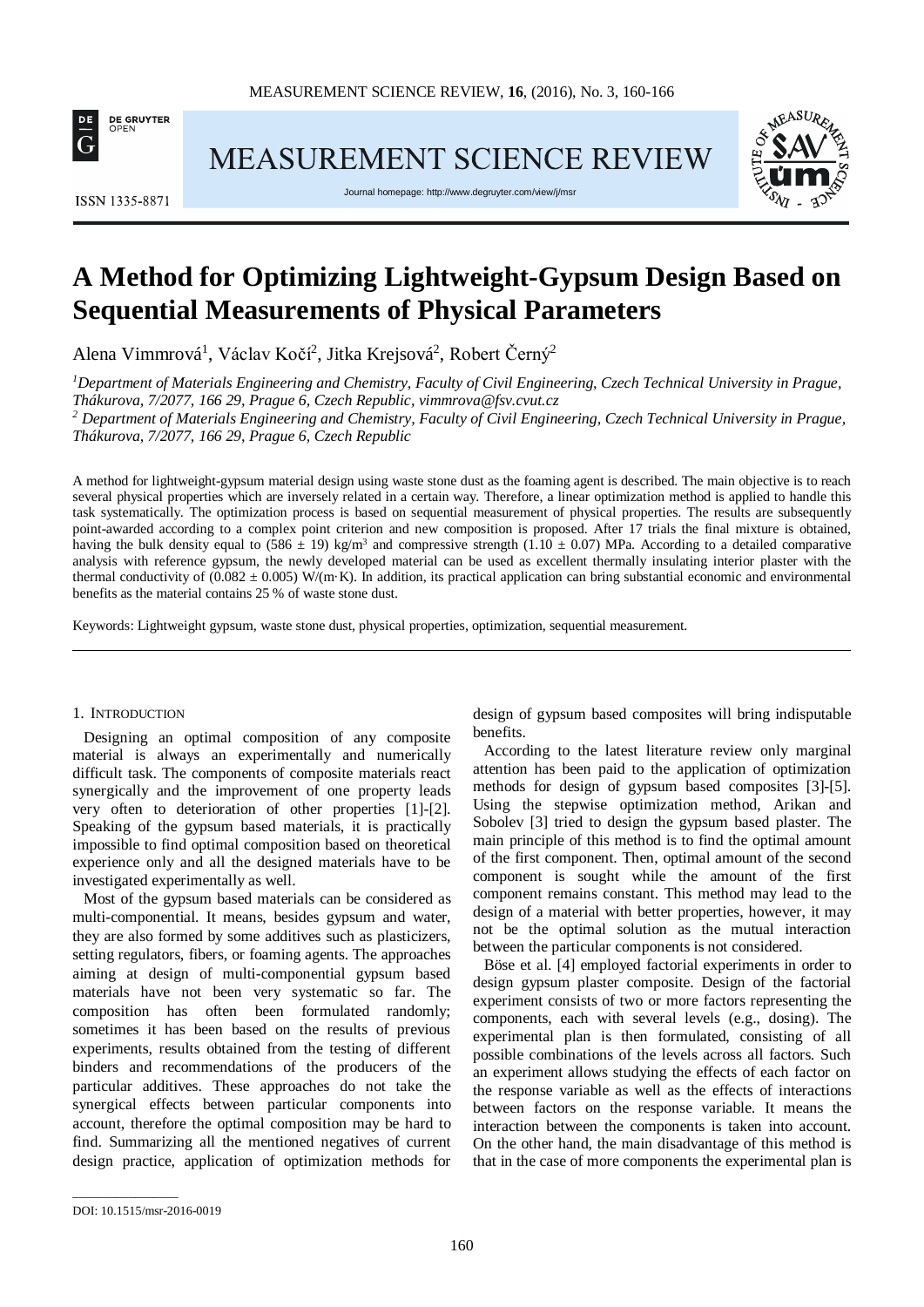very large which makes this method very expensive. If the number of combinations in a full factorial design is too high, a fractional factorial design may be done, in which some of the possible combinations are omitted. In this case there is danger that the optimal (but less probable) composition is not found.

Gencel et al. [5] used the DOE (design of experiment) method to optimize composition of gypsum composites containing vermiculite and polypropylene fibers. DOE is nowadays mostly used for the complex analysis of data and includes the planning and conducting of experiments, evaluation and optimization of results.

In this paper, a linear optimization method was used for the design of a lightweight-gypsum material. This method is commonly used in chemistry [6]-[7], electrical engineering [8]-[9], industrial processes [10], statistics [11], mathematics [12], or other disciplines [13]-[15] where the results can be obtained almost immediately. However, design of composite building materials, cement- and lime-based in particular, is characterized by the technological lags necessary for the development of their structure and properties, which makes this method very time demanding. On the other hand, gypsum as the main binder can relatively quickly create the final structures with fully developed physical properties [16]-[17]. That is the reason why a linear optimization method was used in this paper for identification of optimal composition of lightweight-gypsum composite based on sequential measurement of physical parameters.

### 2. MATERIALS & METHODS

# *A. Applied materials*

The chemically foamed gypsum was investigated. It was prepared using four components, namely gypsum, water, acid foaming agent and waste stone dust.

The commercially available gray gypsum produced by Gypstrend, Czech Republic was used as the basic material. The foaming was carried out using carbon dioxide originating from the chemical reaction between aluminum sulfate and calcium carbonate as follows [18]:

$$
Al_2(SO_4)_3 + 3CaCO_3 + 6H_2O \rightarrow 2Al(OH)_3 ++ 3CaSO_4 + 3H_2O + 3CO_2
$$
 (1)

This kind of foaming was used for the first time nearly 100 years ago [19]. The real novelty brought by this paper lies in the application of waste stone dust as a source of calcium carbonate. The use of waste stone dust provides several economic and ecological benefits. In countries with large stone processing industry the amount of waste dust, emerging from cutting and polishing of stones, has become a serious problem. The dust has been landfilled so far, therefore new possibilities for its utilization have been investigated. The stone dust usually contains a certain amount of calcium carbonate, because of presence of minerals with high calcium carbonate content such as marble, limestone, chalk or travertine. Such dust is then ideal as a foaming trigger.

The applied stone dust, used for the lightweight-gypsum preparation, was taken from a local stonemason producer, Kamenictví Jež, in Beroun, Czech Republic. It was taken in the form of sludge remaining after underwater cutting and was mostly formed by marble and granite. The sludge was dried and then ground to the maximal particle size 100 μm (see Fig.1.). The amount of the calcium carbonate in the dust was 68 %, which was sufficient enough for successful foaming initiation.



Fig.1. Particle size distribution of stone dust.

Aluminum sulfate entering the chemical reaction described in (1) was a part of the liquid acid agent prepared using 300 g of aluminum sulfate and 150 g of citric acid dissolved in 1 liter of water [20]. Both aluminum sulfate and citric acid were standard, commercially available products. Because the aluminum sulfate is usually supplied in the form of very coarse crystals, its dissolution in water is more effective and economical than its grinding to very fine particles, considering its high solubility in particular. The addition of citric acid was necessary because it stabilizes the aluminum sulfate solution against hydrolysis. Moreover, citric acid serves as a retarder of setting as well.

#### *B. Sample preparation and experimental methods*

All lightweight-gypsum materials were prepared using the same procedure. The dry gypsum and stone dust were thoroughly mixed together at first. The measured amount of the liquid acid agent was then filled up with water to get the required volume and the dry mixture of gypsum and dust was added. The blend was mixed in a standard mixer for 30 s at the speed of 14 rev/min, wiped off and mixed again for another 30 s at the same speed (see Fig.2.). After the mixing was finished, three standard test prisms (160×40×40 mm) were prepared. The samples were not compacted and the amount of material exceeding the molds was cut off using a knife several times. After hardening, the specimens were removed from the molds and dried at the temperature of 50 °C to constant mass.

Besides lightweight samples, also one set of solid nonfoamed gypsum prisms was prepared which was supposed to serve as a reference sample for the quantification of the effectiveness of lightening. The preparation was similar to foamed materials, but no foaming components were added. It means, only gypsum powder with water was used.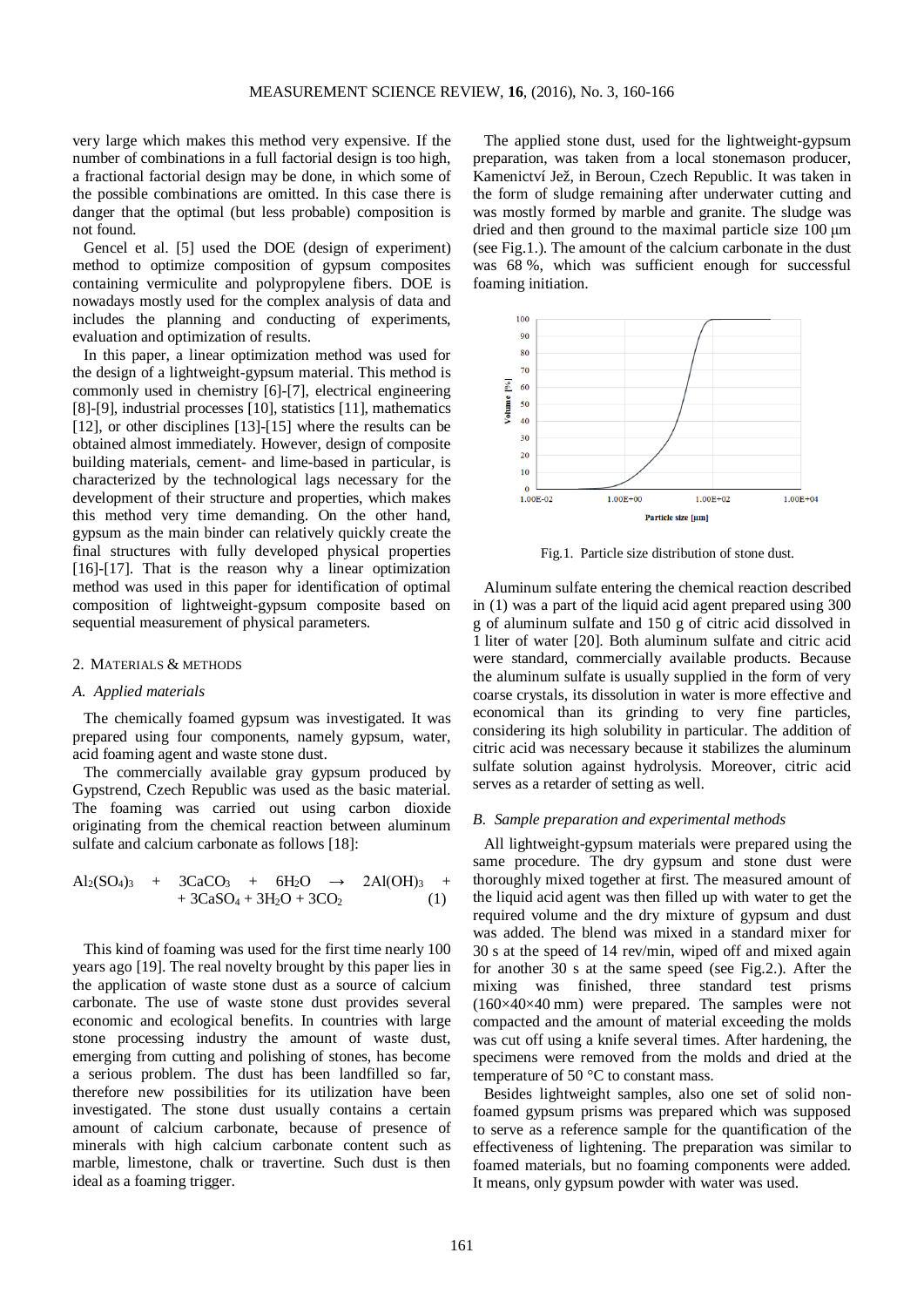After seven days, the mass of the dry samples was determined and all their dimensions were measured using a digital caliper. The volume of each sample was calculated from the dimensions and the bulk density was determined as a ratio of the mass and volume.



Fig. 2. Preparation of the foamed material in the laboratory mixer.

The compressive strength was determined in accordance with the standard ČSN EN 13279-2 [16] on the standard test prisms.

For the sake of comparison, selected samples were also subjected to the tests of pore size distribution, thermal conductivity and water vapor diffusion ability. The pore size distribution was determined using Mercury Intrusion Porosimetry (MIP, apparatus Pascal  $140 + 440$ , Thermo Electron, Italy), thermal conductivity was measured by the pulse method (Isomet 2104, Applied Precision, Ltd., Slovakia) and water vapor diffusion resistance factor was measured using the cup method. A detailed description of these methods can be found in Černý et al. [21].

The measurements of all physical quantities involved certain uncertainties which were generated, e.g., by the statistical processing of data sets, presence of inhomogeneities, or the accuracy of measurement devices. Additionally, these uncertainties may be further enhanced in subsequent calculations. Therefore, a thorough uncertainty analysis of measured data was performed according to ISO/IEC 98-3 [22], which is commonly used in various experimental measurements of physical parameters e.g., [23]-[24]. All the obtained results were provided with expanded standard uncertainty at the confidence level equal to 95 %.

### *C. Description of the optimization procedure*

The main principle of the applied linear optimization method was to find the optimum of a function with *N* variables. Having assigned one dimension, all the variables created an *N*-dimensional space together. Within this space, the simplex with *N*+1 vertices was projected. For instance, two-variable-simplex could be interpreted as triangle and three-variable-simplex as tetrahedron. The simplex with

more variables could not be geometrically interpreted, of course [25]. Since the mathematical background of the optimization algorithm is rather extensive and is out of the scope of this journal, it was not included in this paper. However, the detailed information can be found in [26], for example.

In the described optimization each vertex represented a particular mixture, which properties were supposed to be measured experimentally while the coordinates of each vertex represented the mixture composition (the weights of acid agent, stone dust and water related to the weight of gypsum).

The bulk density lower than  $600 \text{ kg/m}^3$  and the compressive strength higher than 2 MPa were set as the intended physical properties of the designed material. The stone dust was supposed to be used in the highest possible amount.

Because the bulk density and compressive strength are inversely related and also the influence of the stone dust on the final properties could not be predicted, application of optimization method was necessary. Since the optimization of only one criterion (either bulk density or compressive strength) would inevitably lead to the worsening of the other property, the complex point criterion had to be formulated. The point value was assigned to specific range of measured parameters on the basis of previous measurements, experience, and requirements (see Table 1.). Each vertex (mixture) was then evaluated as a sum of particular point values based on the results of experimental measurements.

The main target was to find the composition of lightweight-gypsum mixture with the highest point value. Based on the data presented in Table 1., it meant the mixture with the lowest bulk density, the highest compressive strength, and the highest amount of contained stone dust was being sought.

Table 1. The point values of the complex optimization criterion.

| Points                        | $-3$                           | $-2$          | -1      | 0   | 1   |      |        |
|-------------------------------|--------------------------------|---------------|---------|-----|-----|------|--------|
|                               | $\left[\mathrm{kg/m^3}\right]$ | $\geq$<br>850 | 750     | 700 | 650 | 600  |        |
| <b>Bulk density</b>           |                                |               |         |     |     |      | 600    |
|                               |                                |               | 850     | 750 | 700 | 650  |        |
| Compressive                   | [MPa]                          |               | $\,<\,$ | 0.5 |     | 1.5  |        |
| strength                      |                                |               | 0.5     | - 1 | 1.5 | $-2$ | 2.0    |
| of<br>Amount                  |                                |               |         | 8 - | 10  | 12 - | $\geq$ |
| stone dust                    | $[%]$ *                        |               | < 8     | 10  | 12  | 15   | 15     |
| * from the mass of dry gypsum |                                |               |         |     |     |      |        |

After each vertex of the simplex was evaluated, the one with the lowest point value was rejected and projected through the average of the remaining vertices. According to the modification introduced by Nelder and Mead [26], the shape of simplex was modified based on successful or unsuccessful projection in order to reach faster convergence towards the sought optimum. Therefore, operations like expansion, contraction, or shrinkage were allowed, as depicted in Fig.3. The illustrative scheme of the convergence process towards the sought optimum is given in Fig.4.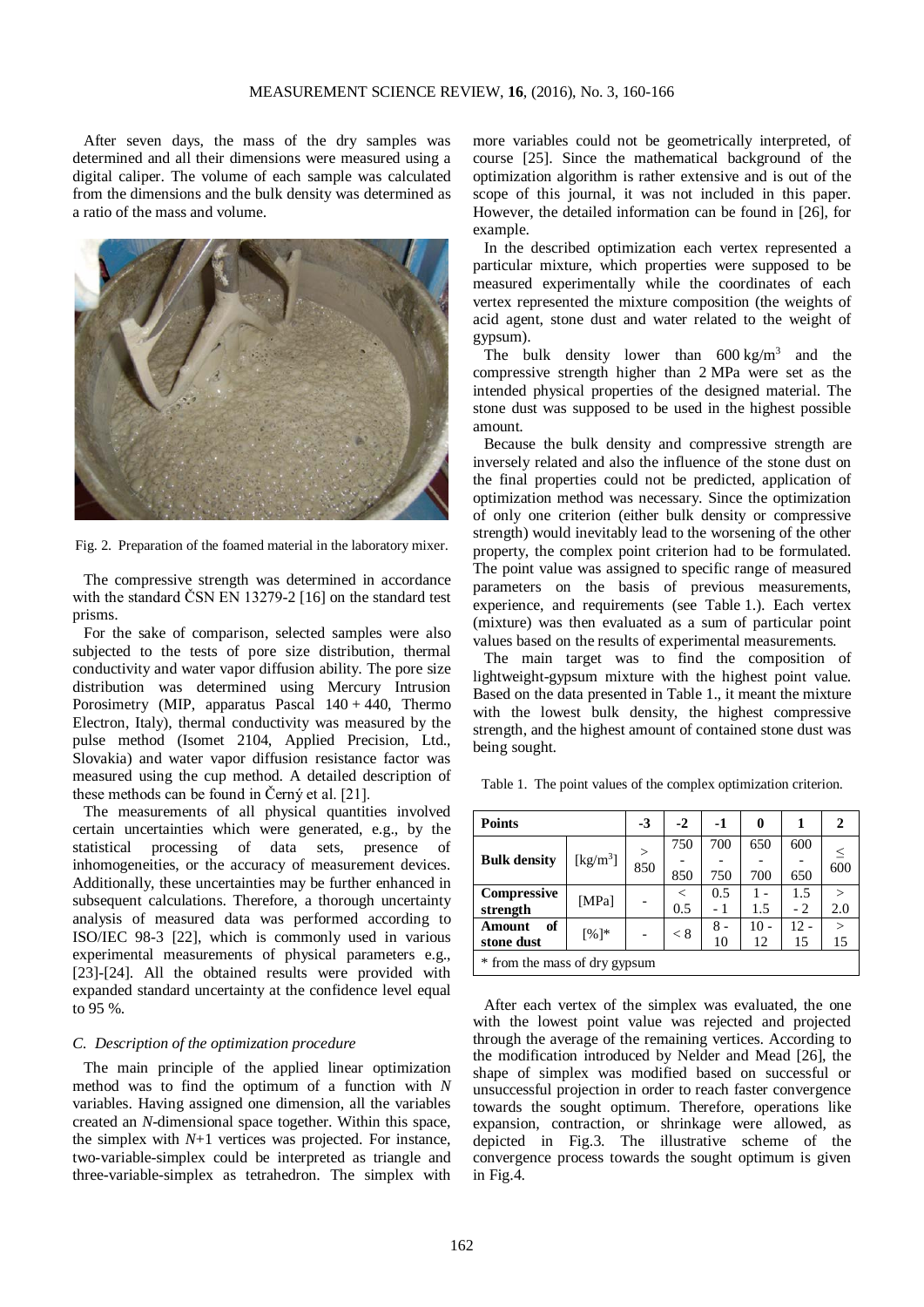

Fig.3. Example of the formation of the new simplex in twodimensional space: a) reflection, b) expansion, c) contraction, d) reflected contraction. e) shrinkage.



Fig.4. Example of an optimization convergence process in threedimensional space.

All the optimization-related calculations were conducted using the freeware computer code SOVA 1.0 [27] according to the following algorithm:

- 1. The optimized property is defined (in this case the point evaluation) and the target value is set.
- 2. For each variable (in this case for each component of the mixture) the initial lower and upper values are defined. They can come out from the previous experience or from the producer's recommendation.
- 3. Based on the defined upper and lower values, the vertices of the initial simplex are proposed.
- 4. The mixtures corresponding to the vertices of the initial simplex are prepared, experimentally investigated and point-awarded. Based on these results, the vertex with the lowest point value is rejected and the new vertex is proposed.
- 5. The new mixture is prepared, experimentally investigated, point-awarded and compared to the value of the rejected vertex. One of the operations presented in Fig.3. is then performed and the new simplex is created.
- 6. The vertex of the newly created simplex with the lowest point value is rejected and the new vertex is proposed.

7. The optimization process ends when the objective is reached or when the responses (i.e., experimental results) cannot be improved anymore.

## 3. RESULTS & DISCUSSION

Four vertices (labeled as  $GL1 - GL4$ ) of the initial simplex were formulated based on the previous experience with the dosage of the particular components (see Table 2.). After the mixtures had been prepared, their bulk density and compressive strength were determined and they were pointawarded. The composition of the new mixture GL5 was then proposed and the prepared specimens were tested.<br>Following this procedure repeatedly, 17 mixture Following this procedure repeatedly, 17 mixture compositions were proposed step by step (see Table 3.) and their physical properties were analyzed.

Table 2. Limiting values of the components for the initial simplex.

|                    | <b>Stone</b><br>dust | Acid<br>components | Water/gypsum<br>ratio |
|--------------------|----------------------|--------------------|-----------------------|
|                    | [%]                  | [%]                | l-l                   |
| <b>Lower limit</b> |                      | 12                 | 0.7                   |
| <b>Upper limit</b> |                      | 14                 | 0.8                   |

Table 3. Composition of the lightweight gypsum mixtures.

|                                                                                                    | Gypsum | <b>Stone</b><br>dust | Dry acid<br>components <sup>2</sup> | $w/g^{3}$ | <b>Comment</b>     |
|----------------------------------------------------------------------------------------------------|--------|----------------------|-------------------------------------|-----------|--------------------|
|                                                                                                    | [%]    | $[%]^{1}$            | $[%]^{1}$                           | $[$       |                    |
| GL1                                                                                                | 100    | 8.0                  | 12                                  | 0.700     |                    |
| GL2                                                                                                | 100    | 8.0                  | 14                                  | 0.700     |                    |
| GL3                                                                                                | 100    | 10.0                 | 12                                  | 0.700     | Initial<br>simplex |
| GL4                                                                                                | 100    | 8.0                  | 12                                  | 0.800     |                    |
| GL5                                                                                                | 100    | 8.8                  | 13                                  | 0.640     |                    |
| GL6                                                                                                | 100    | 9.0                  | 13                                  | 0.800     |                    |
| GL7                                                                                                | 100    | 8.3                  | 12                                  | 0.750     |                    |
| GL8                                                                                                | 100    | 10.0                 | 11                                  | 0.810     |                    |
| GL9                                                                                                | 100    | 8.1                  | 13                                  | 0.760     |                    |
| <b>GL10</b>                                                                                        | 100    | 8.7                  | 13                                  | 0.740     |                    |
| <b>GL11</b>                                                                                        | 100    | 9.0                  | 13                                  | 0.720     |                    |
| <b>GL12</b>                                                                                        | 100    | 8.1                  | 12                                  | 0.790     |                    |
| <b>GL13</b>                                                                                        | 100    | 10.0                 | 20                                  | 0.750     |                    |
| <b>GL14</b>                                                                                        | 100    | 20.0                 | 20                                  | 0.750     |                    |
| <b>GL15</b>                                                                                        | 100    | 20.0                 | 25                                  | 0.800     |                    |
| <b>GL16</b>                                                                                        | 100    | 15.0                 | 20                                  | 0.750     |                    |
| <b>GL17</b>                                                                                        | 100    | 25.0                 | 25                                  | 0.775     |                    |
| G                                                                                                  | 100    | $\overline{0}$       | 0                                   | 0.780     | Reference          |
| $\overline{1}$<br>of the mass of gypsum<br>2)<br>aluminum sulfate and citric acid (mass ratio 2:1) |        |                      |                                     |           |                    |

3) water/gypsum mass ratio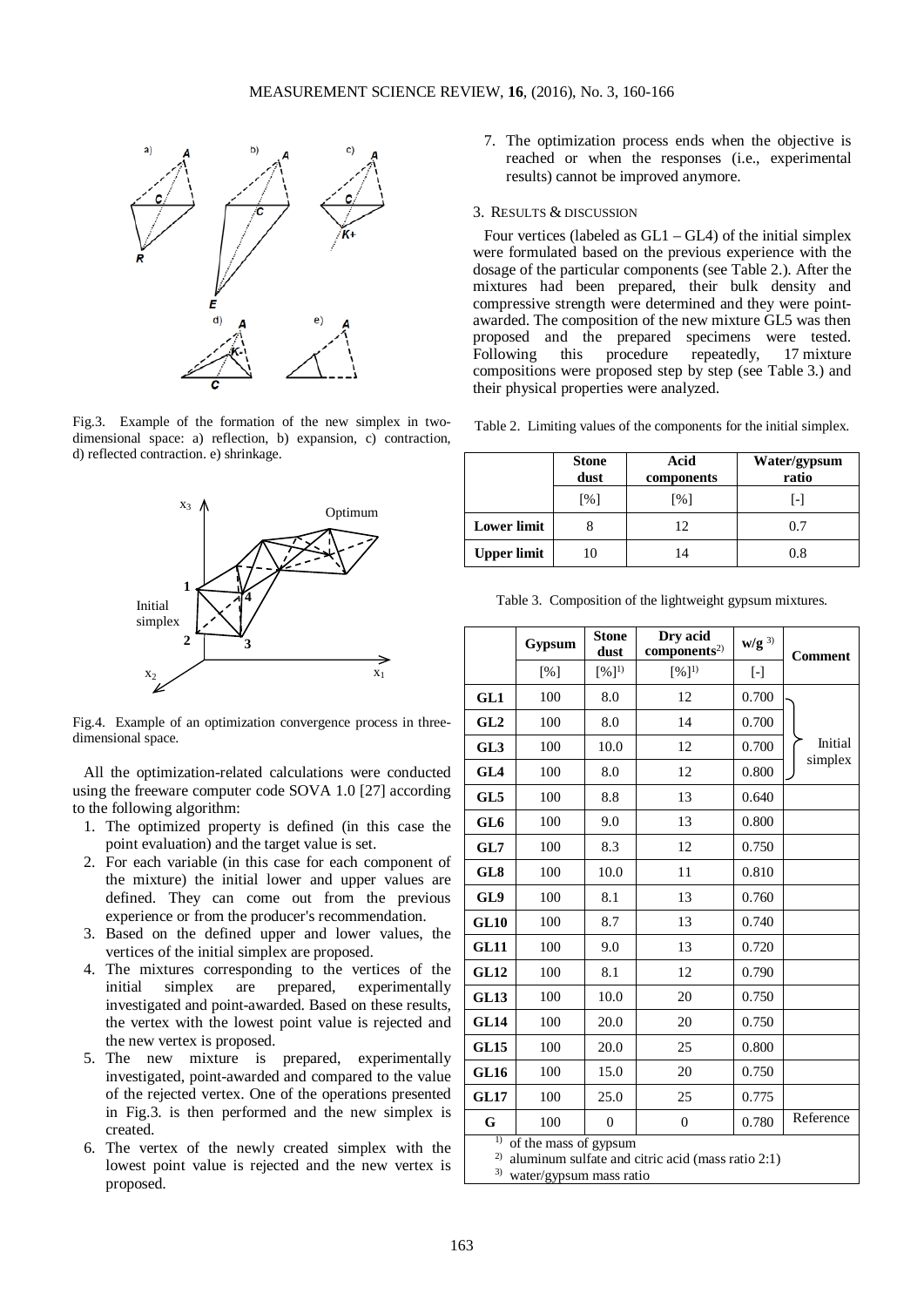# MEASUREMENT SCIENCE REVIEW, **16**, (2016), No. 3, 160-166

|                                 | <b>Stone</b><br>dust | Point                    | <b>Bulk density</b>            | Point                    | Compressive<br>strength | Point<br>value           | <b>Complex point</b><br>criterion |
|---------------------------------|----------------------|--------------------------|--------------------------------|--------------------------|-------------------------|--------------------------|-----------------------------------|
|                                 | $\%$                 | value                    | $\left[\mathrm{kg/m^3}\right]$ | value                    | [MPa]                   |                          |                                   |
| GL1                             | 8.0                  | $-1$                     | $1010 \pm 13$                  | $-3$                     | $3.30 \pm 0.23$         | $\overline{c}$           | $-2$                              |
| GL2                             | 8.0                  | $-1$                     | $908 \pm 17$                   | $-3$                     | $3.10 \pm 0.19$         | $\overline{2}$           | $-2$                              |
| GL <sub>3</sub>                 | 10.0                 | $\Omega$                 | $964 \pm 21$                   | $-3$                     | $2.70 \pm 0.31$         | $\overline{2}$           | $-1$                              |
| GL4                             | 8.0                  | $-2$                     | $747 \pm 45$                   | $-1$                     | $0.80 \pm 0.02$         | $-1$                     | $-4$                              |
| GL5                             | 8.8                  | $-2$                     | $1069 \pm 22$                  | $-3$                     | $5.20 \pm 0.39$         | $\overline{2}$           | $-3$                              |
| GL6                             | 9.0                  | $-1$                     | $791 \pm 19$                   | $-2$                     | $1.40 \pm 0.08$         | $\Omega$                 | $-3$                              |
| GL7                             | 8.3                  | $-1$                     | $893 \pm 11$                   | $-3$                     | $1.46 \pm 0.04$         | $\Omega$                 | $-4$                              |
| GL8                             | 10.0                 | $\Omega$                 | $867 \pm 15$                   | $-3$                     | $1.10 \pm 0.03$         | $\Omega$                 | $-3$                              |
| GL9                             | 8.1                  | $-1$                     | $832 \pm 18$                   | $-2$                     | $1.52 \pm 0.08$         | 1                        | $-2$                              |
| <b>GL10</b>                     | 8.7                  | $-1$                     | $810 \pm 9$                    | $-2$                     | $1.63 \pm 0.11$         | $\mathbf{1}$             | $-2$                              |
| <b>GL11</b>                     | 9.0                  | $-1$                     | $878 \pm 14$                   | $-3$                     | $2.10 \pm 0.23$         | $\overline{2}$           | $-2$                              |
| <b>GL12</b>                     | 8.1                  | $-1$                     | $794 \pm 18$                   | $-2$                     | $1.40 \pm 0.07$         | $\mathbf{0}$             | $-3$                              |
| <b>GL13</b>                     | 10.0                 | $\overline{0}$           | $651 \pm 12$                   | $\mathbf{1}$             | $0.60 \pm 0.02$         | $-1$                     | $\bf{0}$                          |
| <b>GL14</b>                     | 20.0                 | 2                        | $736 \pm 18$                   | $-1$                     | $1.90 \pm 0.22$         | $\mathbf{1}$             | $\mathbf{2}$                      |
| <b>GL15</b>                     | 20.0                 | $\overline{2}$           | $803 \pm 9$                    | $-2$                     | $2.10 \pm 0.21$         | $\overline{2}$           | $\overline{2}$                    |
| <b>GL16</b>                     | 15.0                 | $\overline{2}$           | $607 \pm 14$                   | 1                        | $1.30 \pm 0.09$         | $\Omega$                 | 3                                 |
| GL17                            | 25.0                 | $\overline{2}$           | $586 \pm 19$                   | $\overline{2}$           | $1.10 \pm 0.07$         | $\overline{0}$           | $\overline{\mathbf{4}}$           |
| $G^*$                           | $0.0\,$              | $\overline{\phantom{a}}$ | $964 \pm 20$                   | $\overline{\phantom{a}}$ | $5.90 \pm 0.41$         | $\overline{\phantom{a}}$ | ٠                                 |
| * not used for the optimization |                      |                          |                                |                          |                         |                          |                                   |

Table 4. Properties of designed mixtures and values of point criterion.



Fig.5. Complex point criterion.

The properties of all mixtures are summarized in Table 4. It can be concluded that the mixture GL16 already reached the acceptable parameters and the mixture GL17 can be considered as the optimized material. The bulk density of the mixture GL17 was  $(586 \pm 19)$  kg/m<sup>3</sup>, its compressive strength was  $(1.10 \pm 0.07)$  MPa and the amount of contained stone dust was 25 %. Speaking about bulk density, the final reached value was even lower than the set target. At the same time, the mixture GL17 contained the highest amount of stone dust of all designed mixtures. Although the value of compressive strength of GL17 did not reach the intended 2 MPa, it could still be considered as sufficient.

The convergence of the optimization process towards the sought optimum is illustrated in Fig.5., where the point complex criterion of particular mixtures is shown.

After the optimization process, the pore size distribution, thermal conductivity, and water vapor diffusion resistance factor were measured for solid (non-foamed) gypsum G as a reference material, GL14 as a material with the middle bulk density, and GL17 as the result of optimization. The summary of measurements is given in Table 5., the pore size distribution is captured in Fig.6.

The porosity of the most lightweight material GL17 was more than 26 % higher than the porosity of non-foamed gypsum G. It was also obvious that the  $CO<sub>2</sub>$ -induced pores were mostly larger than 100  $\mu$ m, whereas in the non-foamed gypsum these pores practically did not exist. The difference in the pore structure could be observed with the naked eye (Fig.7.).

Table 5. Properties of selected mixtures.

|             | <b>Porosity</b>   | <b>Coefficient of</b><br>thermal<br>conductivity | Water vapor<br>diffusion<br>resistance factor<br>(dry cup/wet cup) |  |
|-------------|-------------------|--------------------------------------------------|--------------------------------------------------------------------|--|
|             | $\lceil\% \rceil$ | [ W/(m K) ]                                      | $\lceil - \rceil$                                                  |  |
| G           | 61.5              | $0.203 \pm 0.011$                                | 5.23 / 3.81                                                        |  |
| GL14        | 71.6              | $0.090 \pm 0.006$                                | 4.59/2.93                                                          |  |
| <b>GL17</b> | 77.6              | $0.082 + 0.005$                                  | 3.83 / 2.46                                                        |  |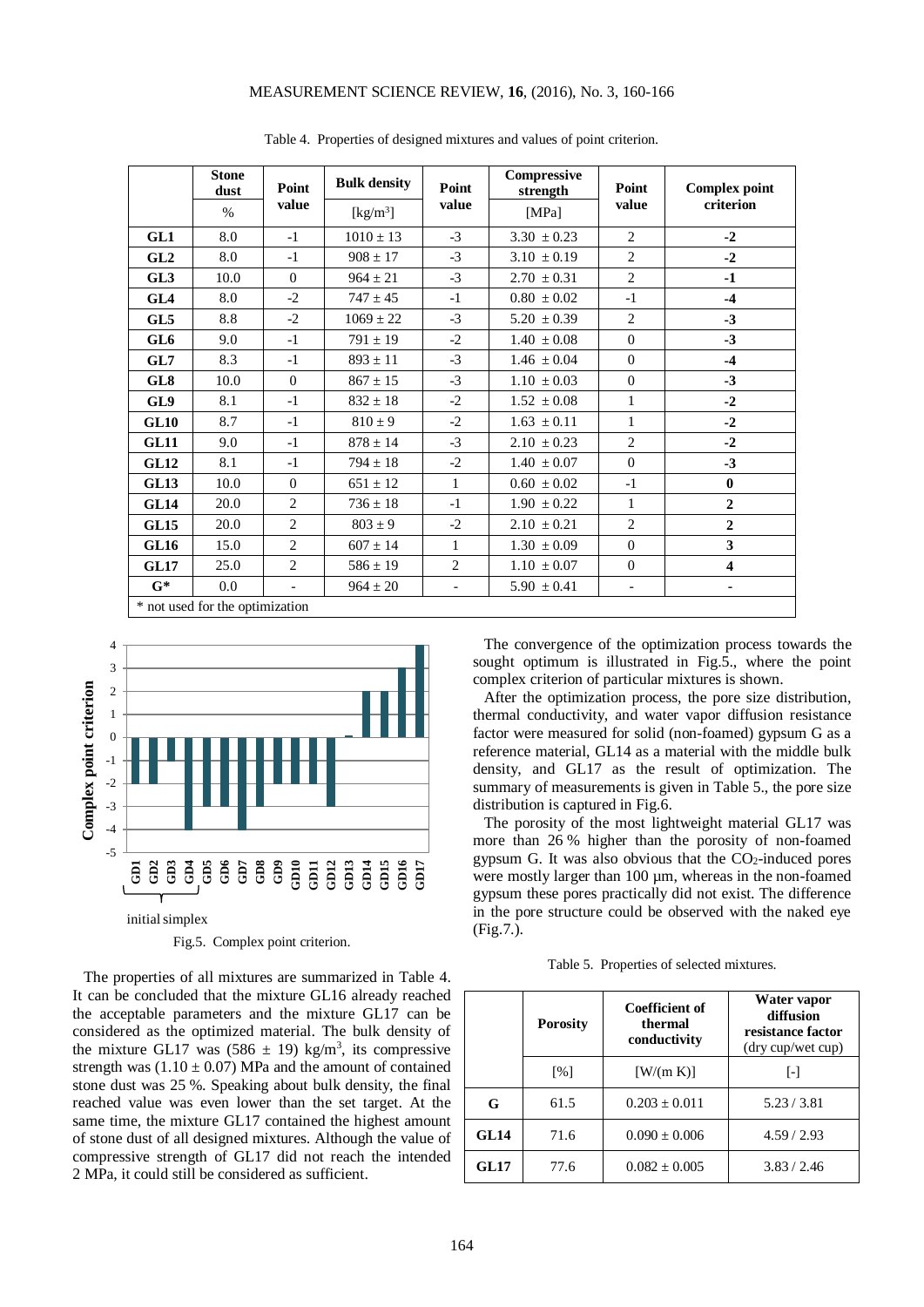

Fig.6. Pore size distribution of selected mixtures.



Fig.7. Structure of the materials with different bulk density. From left: reference material G (bulk density  $964 \pm 20$  kg/m<sup>3</sup>), GL14 (736  $\pm$  18 kg/m<sup>3</sup>), GL17 (586  $\pm$  19 kg/m<sup>3</sup>).

As it has been expected, the thermal conductivity of lightweight materials was significantly lower than that of solid gypsum. Since their values were lower than  $0.1 \text{ W/(m·K)}$ , they could be classified as thermally insulating materials.

Having an open and breathable structure, already solid gypsum materials are considered as water vapor permeable. The permeability of the lightweight-gypsum materials was even higher; the water vapor resistance factor of GL17 was about 30 % lower than that of the solid gypsum G.

Apparently, the properties of GL17 predispose it to be used as an excellent permeable and thermally insulating interior plaster. Even if high water vapor permeability of interior plasters might be sometimes problematic from the hygric point of view, there are some cases when it might be convenient and desirable. Renovation of wet masonry can be mentioned in that respect, because plasters with high water vapor permeability enable humidity contained in building structures to be quickly released into the environment. GL17 can be also used for production of lightweight precast blocks or as thermal insulating plasterboards.

# 4. CONCLUSIONS

A lightweight-gypsum material with suitable physical properties was designed using a linear optimization method. The reason for its application was the obvious difficulties with the traditional design methods in this case; the particular components influenced each other synergically or inversely. Moreover, the course and kinetics of foaming reactions depend on many factors, making the properties of final materials hardly predictable. Without any systematic optimization the required results would have been achieved only after a significantly higher number of experiments and perhaps they would not have been achieved at all.

The linear optimization method proved to be a useful tool for the design of materials with desired properties, though it is not suitable for long lasting experiments. In the described case one step lasted 7 days, which was still acceptable. It was necessary to use a complex point criterion as a tool for the assessment of several parameters simultaneously; the optimization of only one property usually leads to the worsening of the others and the evaluation of all the requirements together would be unfeasible.

The results presented in the paper showed that a usable lightweight-gypsum material can be prepared using waste stone dust. The designed material is environmentally friendly and its production is economically effective as well. Its production is simple and does not require any special equipment. The optimized material has a bulk density of  $(586 \pm 19)$  kg/m<sup>3</sup> and the compressive strength  $(1.10 \pm 0.07)$  MPa. Although the strength did not achieve the initially intended value, it could still be considered as sufficient for non-bearing building components. Such a material can be used as thermal insulating plaster, in the lightweight and thermal insulating plasterboards, or for the production of lightweight precast blocks.

#### ACKNOWLEDGMENT

This research was supported by the Czech Science Foundation, under project No. 16-01438S.

#### **REFERENCES**

- [1] Firestone, M.A., Hayden, S.C., Huber, D.L. (2015). Greater than the sum: Synergy and emergent properties in nanoparticle-polymer composites. *MRS Bulletin*, 40 (9), 760-767.
- [2] Stefanou, G., Sawas, D., Papadrakakis, M. (2015). Stochastic finite element analysis of composite structures based on material microstructure. *Composite Structures*, 132, 384-392.
- [3] Arikan, M., Sobolev, K. (2002). The optimization of a gypsum-based composite material. *Cement and Concrete Research,* 32 (11), 1725-1728.
- [4] Böse, H., Hurbanic, M., Raether, F. (1996). Optimization of gypsum plaster composition supported by experimental design. *ConChem Journal,* 1996 (4), 64-71.